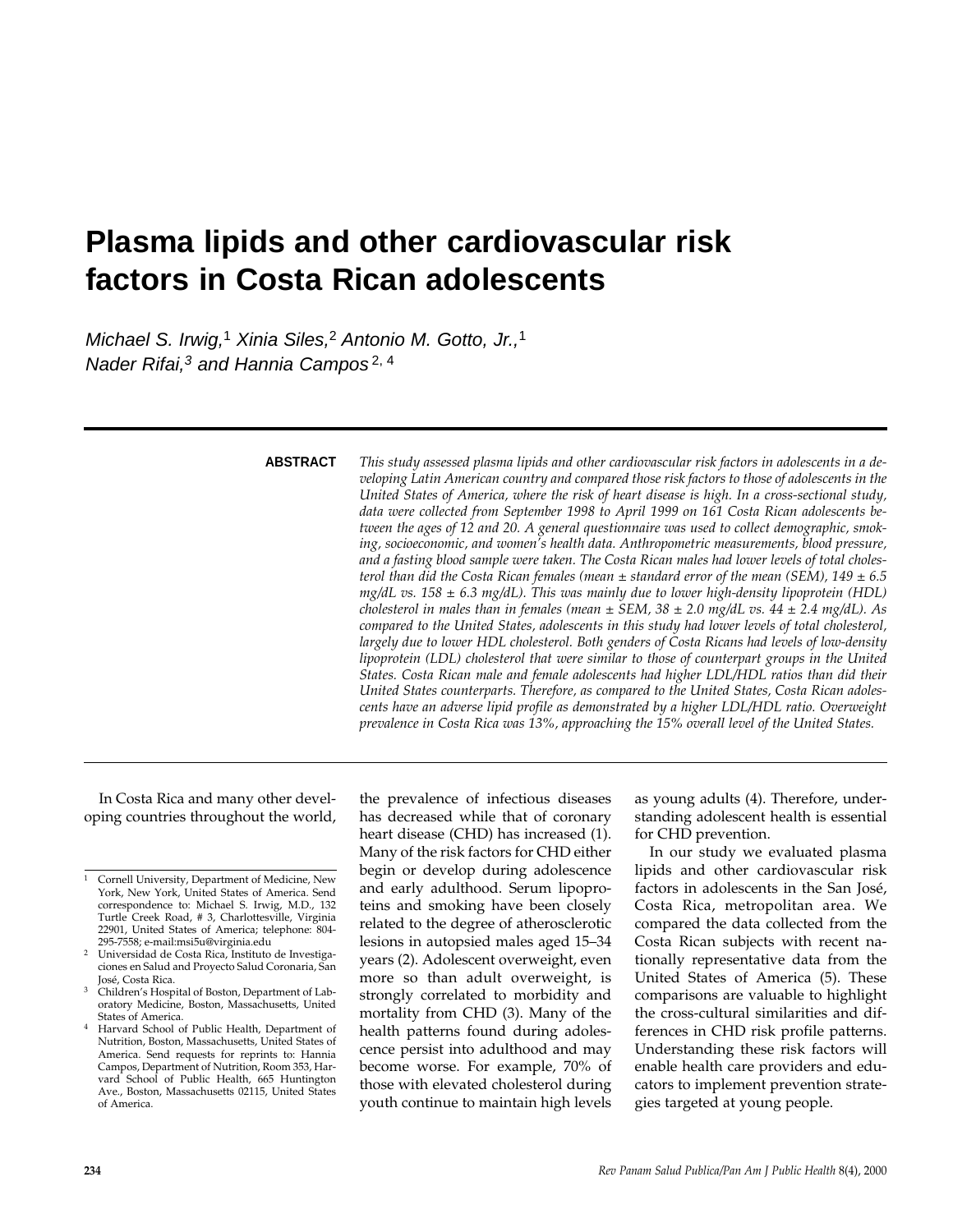**METHODS**

**Subject population**

This cross-sectional study consisted of 161 adolescents 12 to 20 years old whose parents or grandparents had been participants in a populationbased case-control study of myocardial infarction (MI) among adults in Costa Rica (6). We selected this methodology in order to yield a high participation rate because the research team had established regular contact and good rapport with the persons in the MI study. Of the 161 adolescents in our study, 80 of them were descendants either children or grandchildren—of first-time MI survivors who were  $\leq 75$ years old. Those MI survivors had been recruited from three San José-area public, social security hospitals between 1994 and 1998. The remaining 81 adolescents in our study were descendants of controls from our MI study. The MI controls had been randomly selected from the general population using census records and then matched with the MI cases by age, gender, and residence. Therefore, the adolescent descendants of this randomly selected control group were also a randomly representative population-based group.

We compared the groups of adolescents with and without a family history of MI to confirm that our selection criteria resulted in no statistically significant differences between the two groups, and we believe that the study population was fairly homogeneous.

Descendants of the MI control group were not necessarily free of a family history of MI, since other parents or grandparents might have been affected.

With the adolescents we used stratified random sampling to achieve a gender balance in the population. In order to make valid comparisons between groups in relation to anthropometric measurements and plasma concentrations, pregnant females were ineligible for the study.

To achieve equal family representation, only one descendant per adult could participate. In the case of multiple eligible children and/or grandchildren, one subject per family was chosen at random.

We telephoned MI study participants to inquire whether they had any eligible biological descendants who lived in metropolitan San José and who had a telephone in their home. Out of the 1 062 participants in the adult study, 881 of them (83%) had a telephone and lived in the metropolitan San José area. We placed 388 phone calls, and 325 of them (84%) resulted in a successful contact with an MI study participant. Of those persons successfully contacted, 174 of them (53%) had an eligible subject, that is, a child or grandchild who was between the ages of 12 and 20, lived in the San José metropolitan area, and had a telephone in the home. Out of those 174 eligible subjects, 161 (93%) chose to participate in the study and were visited.

A medical student spoke to each of the eligible subjects and their parent(s) and explained that our study would entail an interview, various anthropometric measurements, a test of physical fitness (results not presented in this article), and a fasting blood sample. Potential subjects were also told that they would receive free blood tests for total cholesterol and glucose done by portable monitors, Spanish-language copies of Merck's guide to cholesterol and nutrition, and personalized certificates of appreciation that included the results of the measurements of blood, height, weight, blood pressure, and fitness. The medical student read aloud a written consent form for the adolescents to sign. For those adolescents under 18, an adult also signed.

The Human Subjects Committee of the Harvard School of Public Health approved the protocol for the study.

## **Data collection**

We collected the data in San José, Costa Rica, from September 1998 through April 1999. We conducted 157 of the interviews (98%) in the subjects' homes, with the remaining 4 (2%) conducted at the project's downtown office. The mean interview length was 35 min.

We used a general 10-minute questionnaire to collect demographic information, as well as data on physical activity, smoking, socioeconomic status, and women's health. The demographic information included age, sex, place of birth and of current residence (county and district within the San José metropolitan area), work/student status, and level of education completed. The smoking section asked whether they smoked regularly (an average of one or more cigarettes per day) and, if so, what quantity. Socioeconomic status was measured by the total score on an index of household electrical appliances, with common items (radio, television, refrigerator, etc.) assigned fewer points, and less common items (hot water tank, clothes dryer, computer, etc.) assigned more points. The women's health section inquired about age of menarche, having had a menstrual period within the preceding month, past pregnancies, and contraceptive use.

## **Anthropometric measurements and blood pressure**

A trained medical student took anthropometric measurements, with subjects wearing light clothing as previously described (7). Height to the nearest 0.1 cm was measured with a steel anthropometer, with subjects standing upright, flat against a wall and on a hard-surface floor. Weight to the nearest 0.5 lb was measured on a bathroom scale (seca Corporation, Hamburg, Germany). Body mass index (BMI) was calculated as weight (kg)/ [height  $(m)^2$ ]. The girth of the waist (smallest horizontal trunk circumference) and of the hip (largest horizontal trunk circumference, around the hip and buttocks) was measured with a nonstretching fiberglass tape. Duplicate waist and hip measurements were taken and then averaged for analysis. Three skinfold thicknesses were measured: triceps (posterior upper arm, halfway between the elbow and acromion), subscapular (1 cm inferior to the scapula's lower tip), and suprail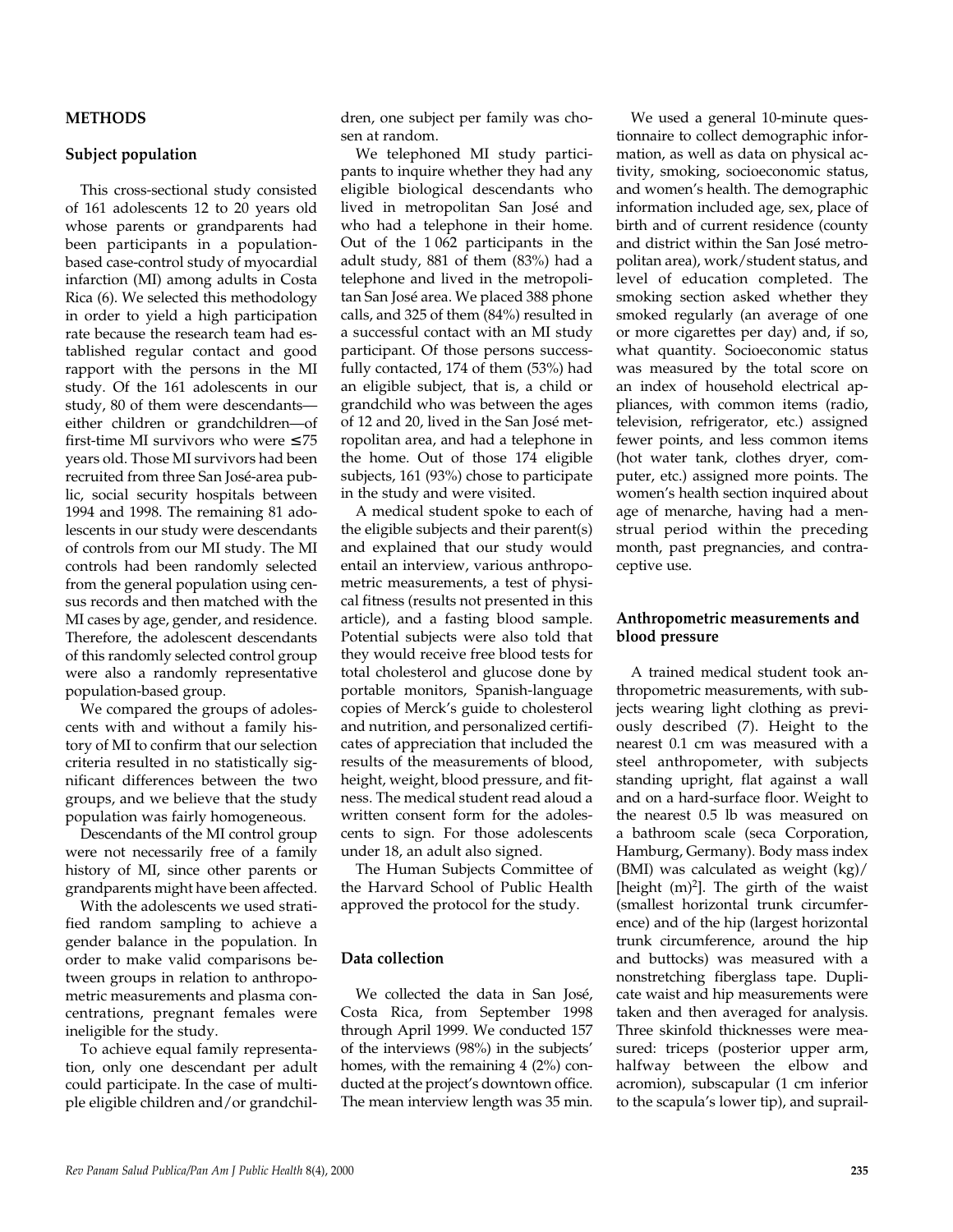iac (2 cm superior to the anterior superior iliac spine). Each skinfold was measured on the left side of the body three times with Lange skinfold calipers (Beta Technology, Inc., Santa Cruz, California, United States). The BMI cut point used to identify those who were overweight was 25.3, which was the average of the United States 85th percentiles of BMI for 16-year-old males and 15-year-old females, 25.4 and 25.2, respectively (8). We used these ages from the United States since they were the same as the average ages of our male and female Costa Rican study participants.

Two fasting blood pressure measurements were obtained on the left arm of subjects in a relaxed, sitting position. The average of the two measurements was used in the analysis. A sphygmomanometer was used to record systolic and diastolic blood pressures at the first and fifth Korotkoff phases, respectively.

## **Blood samples**

Blood samples were collected following the same procedures that we had used in two previous studies in Costa Rica (7, 9). All subjects were instructed to fast for 12–14 h before venipuncture. The last food intake was assessed by interview on the morning of the examination. One tube of blood was obtained in 0.1% EDTA. Immediately, a drop of blood was used for a glucose analysis by an Accu-Check II Blood Glucose Monitor with Chemstrip bG Test Strips (both, Roche Diagnostics, Indianapolis, Indiana, United States). Another drop of blood was used for a total cholesterol analysis done with a portable monitor and test strips (Roche Diagnostics, Indianapolis, Indiana, United States). Blood tubes were then stored in a cooler with ice packs at  $4^{\circ}$ C. Within  $4$  h the specimens were centrifuged at 2 500 rpm for 20 min at  $4^{\circ}$ C to separate the plasma, buffy coat, and red cells. Plasma and buffy coat aliquots were then stored in a freezer at  $-70$  °C until they were transported with dry ice to the Harvard School of Public Health in Boston, Massachusetts, United States, and subsequently to the Children's Hospital of Boston.

Plasma cholesterol and triglyceride concentrations were determined enzymatically on the Hitachi 911 analyzer (Roche Diagnostics, Indianapolis, Indiana, United States) at the Department of Laboratory Medicine at the Children's Hospital of Boston. The laboratory is certified by the Centers for Disease Control and Prevention (CDC) Lipid Standardization Program of the National Heart, Lung, and Blood Institute of the United States National Institutes of Health. The measurement of triglycerides was corrected for the presence of endogenous glycerol. The HDL cholesterol was determined by a homogeneous assay (HDL Plus, Roche Diagnostics) on the Hitachi 911 analyzer. Total cholesterol was determined with run-to-run coefficients of variation (CVs) of 1.8% and 1.5% at 128 and 267 mg/dL, respectively; HDL-cholesterol CVs of 7.8% and 3.4% at 20.5 and 41 mg/dL, respectively; and triglyceride CVs of 6.0% and 0.4% at 77 and 188 mg/dL, respectively. LDL cholesterol levels were estimated for all subjects with triglyceride levels under 400 mg/dL, using the Friedewald equation (10).

# **Analyses**

We used Statistical Analysis System software (Cary, North Carolina, United States) for the data analyses. For the following variables, because of their skewed distributions, we used logarithmic transformations: weight, body mass index, waist, subscapular skinfold, suprailiac skinfold, total cholesterol, HDL cholesterol, LDL cholesterol, and triglycerides. Gender differences were assessed using two-tailed *t* tests.

We compared data from the Costa Rican adolescents with data from the most recent nationally representative United States data, the Third National Health and Nutrition Examination Survey (NHANES III) (5). That United

States survey included males and females of all major ethnic/racial categories. For the United States subjects from ages 12 to 19 years, average plasma concentrations for total cholesterol and HDL cholesterol were calculated for 2 920 subjects and for LDL cholesterol and triglycerides for 1 095 subjects. The LDL cholesterol was calculated using the Friedewald formula (10). This study calculated the HDL and LDL cholesterols in the same manner as the NHANES III had. For the LDL/HDL ratio, however, our study calculated the ratios for each individual subject in Costa Rica. For the United States LDL/HDL ratio, we divided the mean population LDL cholesterol by the mean population HDL cholesterol. Therefore, our Costa Rica data for this ratio may be more precise.

# **RESULTS**

## **Males versus females**

Table 1 shows the general characteristics of the Costa Rican subjects by gender. Although both groups had completed a similar number of years of education, more of the females were then in school. There were only small differences in mean age, marital status, and socioeconomic status. Males were much more likely to be regular smokers (16% vs. 1%, *P* = 0.001).

The two groups differed markedly on a number of the anthropometric measurements. Males were taller, weighed more, and had larger waists and a higher waist-to-hip ratio (*P* = 0.0001 for all). The body mass index was lower in females, but not significantly  $(P = 0.19)$ . The prevalence of overweight was 15% in Costa Rican males and 11% in females. As compared to males, females had significantly higher fat deposition at the triceps  $(P = 0.0001)$  and suprailiac  $(P =$ 0.04) areas. Males had significantly higher systolic blood pressure than did females ( $P = 0.0005$ ).

In the 80 female subjects, 74 of them (93%) had reached menarche by the time of the interview. Of those 74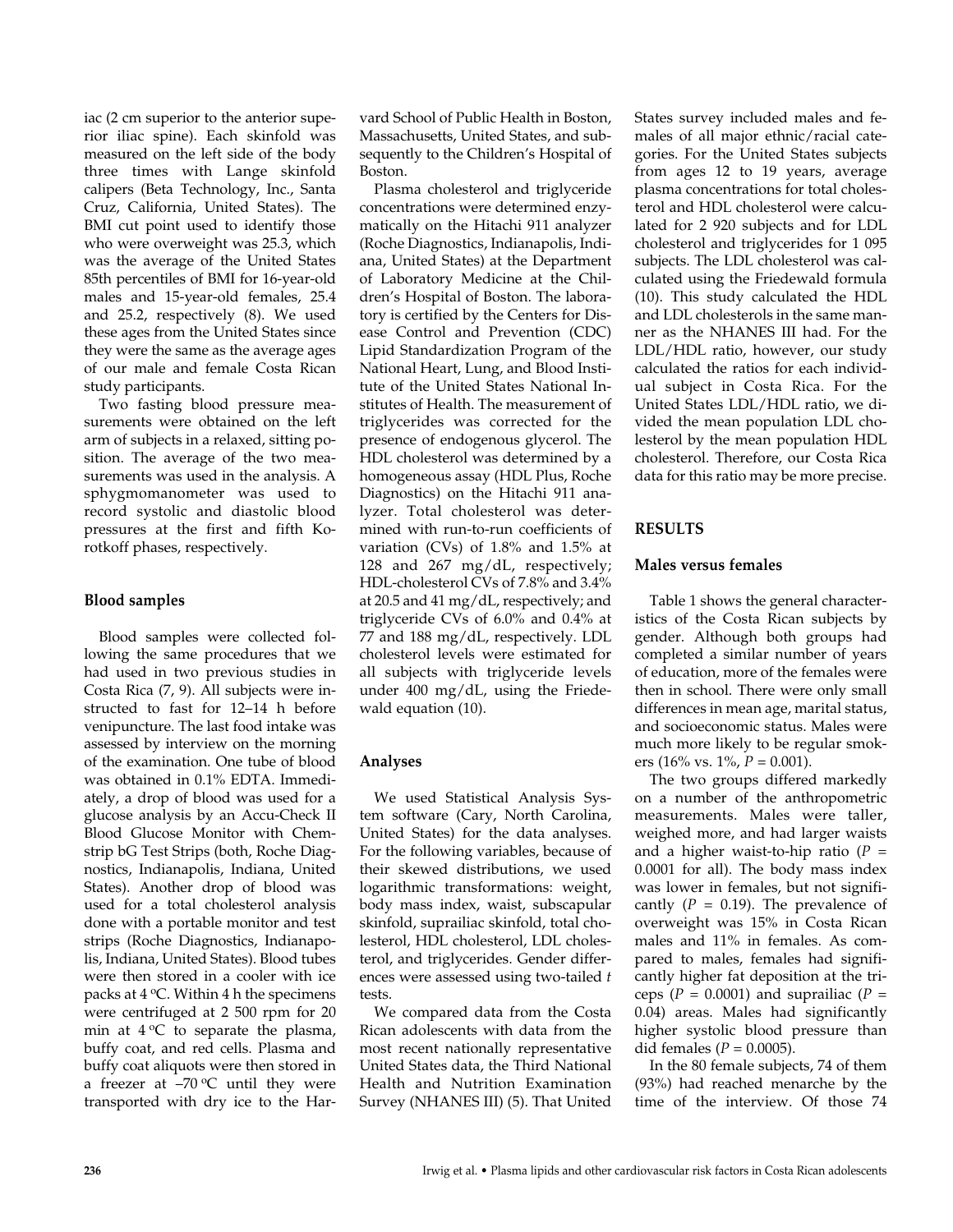|                                      | Males                | Females              |         |
|--------------------------------------|----------------------|----------------------|---------|
|                                      | $n = 81$             | $n = 80$             | P value |
| Basic variables                      |                      |                      |         |
| Participation rate (%) <sup>b</sup>  | 91                   | 94                   |         |
| Mean age (years)                     | 15.9 (15.3, 16.5)    | 15.3 (14.8, 15.8)    | 0.14    |
| Marital status (% single)            | 99                   | 99                   |         |
| Menarche (years)                     | na <sup>c</sup>      | 12.2                 |         |
| Education                            |                      |                      |         |
| Full-time students (%)               | 83                   | 94                   |         |
| Highest grade level completed        | 8.4(7.8, 9.0)        | $8.2$ (7.7, $8.7$ )  | 0.69    |
| Socioeconomic status                 |                      |                      |         |
| Mean household electrical            |                      |                      |         |
| appliance score                      | 45.1 (40.7, 49.5)    | 42.8 (38.9, 46.7)    | 0.44    |
| Smoking (%)                          |                      |                      |         |
| Smoke regularly (avg > 1 cig/day)    | 16                   | 1                    | 0.001   |
| Anthropometric measurements          |                      |                      |         |
| Height (cm)                          | 167.2 (165.0, 169.4) | 157.4 (155.9, 158.9) | 0.0001  |
| Weight (kg)                          | 60.2 (56.7, 63.7)    | 51.6 (49.3, 53.9)    | 0.0001  |
| Body mass index (kg/m <sup>2</sup> ) | 21.6 (20.7, 22.5)    | 20.9 (20.1, 21.7)    | 0.19    |
| Obesity [BMI > 25.3] $(\%)^d$        | 15                   | 11                   | 0.50    |
| Waist (cm)                           | 74.1 (71.8, 76.4)    | 67.3 (65.6, 69.0)    | 0.0001  |
| $Hip$ (cm)                           | 90.5 (88.3, 92.7)    | 88.7 (86.8, 90.7)    | 0.23    |
| Waist-to-hip ratio                   | 0.83(0.81, 0.85)     | $0.76$ (0.75, 0.77)  | 0.0001  |
| <b>Skinfolds</b>                     |                      |                      |         |
| Triceps (mm)                         | 14.5 (13.2, 15.8)    | 18.7 (17.4, 20.0)    | 0.0001  |
| Subscapular (mm)                     | 14.3 (12.6, 16.0)    | 15.7 (14.0, 17.4)    | 0.19    |
| Suprailiac (mm)                      | 11.1 (9.6, 12.6)     | 13.7 (12.2, 15.2)    | 0.04    |
| Blood pressure                       | $n = 74$             | $n = 77$             |         |
| Mean systolic BP (mm Hg)             | 112.7 (109.9, 115.5) | 106.5 (104.5, 108.5) | 0.0005  |
| Mean diastolic BP (mm Hg)            | 67.8 (65.6, 70.0)    | 66.6 (64.9, 68.3)    | 0.41    |

**TABLE 1. Selected characteristics and cardiovascular risk factors for Costa Rican adolescents, by gender, 1998–1999a**

a Except for the percentages, the values given are the mean, with 95% confidence intervals in parentheses.

**b** Participation rate is the proportion of eligible subjects who chose to participate in the study and were visited for data collection.

 $c$  na = not applicable.

 $d$  Obesity was defined as having a body mass index > 25.3, which was the 85th percentile for United States adolescents of similar age (8).

young women, 70 of them had had a menstrual period within the preceding month. Two of the women had been pregnant before the time of the interview, and six of them had taken oral contraceptives for birth control or menstrual regulation sometime during adolescence.

## **Lipids in Costa Rica versus the United States**

Table 2 depicts the lipid profiles for the Costa Rican adolescents, along with previously published data for their United States counterparts (5). The plasma lipids show wide variation by both gender and nationality. Within the Costa Rican population, the total cholesterol is somewhat higher for females than males. For both genders of Costa Rican adolescents, total cholesterol was lower in the older group (16–20 years old) than in the younger group (12–15 years old). For females, this difference is primarily due to lower HDL cholesterol levels among older females. For males, the lower total cholesterol represents lower levels of both HDL and LDL cholesterol, as is also shown by the LDL/HDL ratios, which are the same for both age groups of males. According to cut points established by the National Cholesterol Education Program of the United States (11), the proportions of Costa Rican males and females with borderlinehigh or high cholesterol were similar (23% vs. 26%), with borderline-high and high cholesterol being 170–199 mg/dL and > 200 mg/dL, respectively.

The concentration of total cholesterol of 170 mg/dL most closely corresponds to the 75th percentile for adolescents in the United States.

As compared to adolescents in the United States, Costa Ricans had somewhat lower levels of total cholesterol. This lower level reflected lower HDL cholesterol for all the Costa Rica age/ sex groups, along with LDL levels that were similar to those in the United States. Therefore, all the Costa Rican groups had higher LDL/HDL ratios than did the United States groups.

The mean triglyceride levels were higher among older Costa Rican males than they were among younger males; the reverse was true for the younger and older Costa Rican females. Nevertheless, the standard errors for the mean triglyceride levels were rather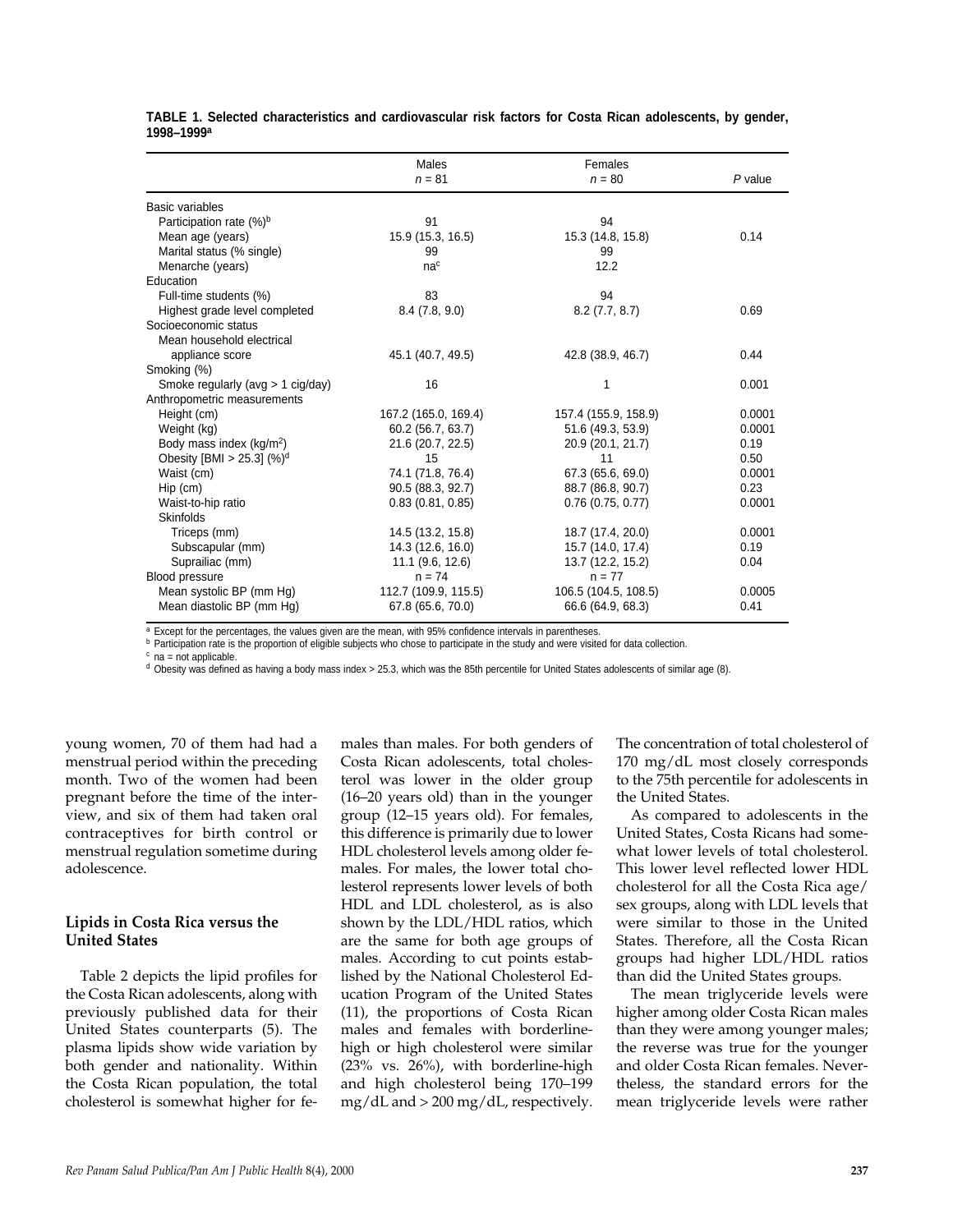| TABLE 2. Plasma lipid profile of male and female adolescents in Costa Rica and in the |  |  |  |  |  |  |  |
|---------------------------------------------------------------------------------------|--|--|--|--|--|--|--|
| United States of Americaabc                                                           |  |  |  |  |  |  |  |

|                                             |            | Males                | Females    |                      |  |
|---------------------------------------------|------------|----------------------|------------|----------------------|--|
|                                             | Costa Rica | <b>United States</b> | Costa Rica | <b>United States</b> |  |
| Total cholesterol (mg/dL)                   |            |                      |            |                      |  |
| all                                         | 149 (6.5)  | 158 (1.2)            | 158(6.3)   | 167(1.3)             |  |
| younger                                     | 153 (9.4)  | 158 (1.6)            | 162 (7.9)  | 164 (1.9)            |  |
| older                                       | 146 (9.0)  | 158(1.8)             | 153 (10.2) | 171(2.3)             |  |
| HDL cholesterol (mg/dL) <sup>d</sup>        |            |                      |            |                      |  |
| all                                         | 38(2.0)    | 47(0.6)              | 44 (2.4)   | 52(0.5)              |  |
| younger                                     | 40(3.2)    | 48 (0.7)             | 46 (3.4)   | 51(0.8)              |  |
| older                                       | 36(2.3)    | 46 (0.9)             | 42(3.3)    | 52(0.7)              |  |
| LDL cholesterol (mg/dL) <sup>e</sup>        |            |                      |            |                      |  |
| all                                         | 92(5.7)    | 91(2.1)              | 95(5.4)    | 99 (2.4)             |  |
| younger                                     | 95(8.1)    | 88 (2.4)             | 96(6.3)    | 94(2.8)              |  |
| older                                       | 89 (7.9)   | 94 (3.8)             | 94 (9.5)   | 103(4.4)             |  |
| <b>Triglycerides</b>                        |            |                      |            |                      |  |
| all                                         | 78 (11.0)  | 91(4.0)              | 78 (9.1)   | 96 (3.9)             |  |
| younger                                     | 69 (13.9)  | 87(7.0)              | 84 (13.4)  | 96(5.6)              |  |
| older                                       | 87 (16.4)  | 94(6.1)              | 70 (10.3)  | 96 (5.9)             |  |
| LDL/HDL ratiof                              |            |                      |            |                      |  |
| all                                         | 2.6        | 1.9                  | 2.3        | 1.9                  |  |
| younger                                     | 2.6        | 1.8                  | 2.2        | 1.8                  |  |
| older                                       | 2.6        | 2.0                  | 2.4        | 2.0                  |  |
| Total cholesterol > 170 $(\%)$ <sup>g</sup> |            |                      |            |                      |  |
| all                                         | 23         | nah                  | 26         | na                   |  |
| younger                                     | 23         | na                   | 30         | na                   |  |
| older                                       | 24         | na                   | 21         | na                   |  |

a Data for Costa Rican adolescents are from our study, 1998-1999 (data are from 80 males and 79 females); data for United States adolescents are from the Third National Health and Nutrition Examination Survey, 1988–1994 (5).

b Plasma values are given as the mean in mg/dL, with the standard error of the mean in parentheses.

 $c$  Younger = 12-15 years old in both countries; older = 16-20 years old for Costa Rica and 16-19 years old for the United **States** 

<sup>d</sup> HDL = high-density lipoprotein.

<sup>e</sup> LDL = low-density lipoprotein.

<sup>f</sup> For the United States, the LDL/HDL ratio was calculated as the mean LDL/mean HDL.

<sup>g</sup> Total cholesterol was as defined by the National Cholesterol Education Program, 1992 (11). The concentration of total cholesterol of 170 mg/dL most closely corresponded to the 75th percentile for adolescents in the United States.<br>h na = not available.

large, due to the small numbers of persons in the various subgroupings of the Costa Rican adolescents. As compared to their United States counterparts, Costa Rican females had lower plasma triglycerides.

## **DISCUSSION**

## **Plasma lipids**

The average total cholesterol in Costa Rican adolescents was 154 mg/dL, which is low compared to many Western countries, including the United States (163 mg/dL). However, this finding among Costa Ricans was due to lower HDL cholesterol levels but similar LDL levels. As compared to the

United States, the plasma lipid profile among Costa Ricans was more atherogenic, as shown by their higher LDL/ HDL cholesterol ratios. The use of total cholesterol as a cardiovascular risk indicator may not be appropriate in populations with low HDL cholesterol.

Developmentally, serum total cholesterol levels rise dramatically from birth to 2 years of age. The curve then fluctuates, depending on gender, ethnicity, and country. In a comparative study of 13-year-olds in 15 countries, average total cholesterol levels ranged from 135 mg/dL in Nigeria to 195 mg/dL in Finland (12). However, among the various populations that have been studied around the world, there is a universal trend during adolescence: a fall and then a subsequent

rise in total cholesterol concentrations (13). Worldwide, the differences in total cholesterol according to ethnicity that are seen in both genders in childhood and adolescence become much smaller by age 19 (14). The Bogalusa Heart Study of white and black children in the state of Louisiana in the United States found that the serum lipoprotein changes that occurred during sexual maturation varied depending on gender and race (4). Among all the groups in that study, total, HDL, and LDL cholesterol declined during puberty. At maturation, the white male group showed a marked decline in HDL and an increase in LDL.

The Costa Rican adolescents we studied were predominantly white, with varying degrees of indigenous heritage. One would thus expect that the trends among them would parallel those that the Bogalusa investigators found among white adolescents in Louisiana. Nevertheless, we found similar lipid levels for both the younger and older Costa Rican adolescents. Rather than reflecting actual differences, the trends we observed in Costa Rica may have been due to the small sample sizes. The LDL cholesterol in United States adolescents is higher in the older group than in the younger one, especially for females. In all the age and sex groupings, the Costa Ricans had lower HDL cholesterol levels than did their United States counterparts. We found similar patterns when we studied adults in Costa Rica and compared them to the adults in the United States in the Framingham Heart Study (9).

It is possible that these differences among populations, ages, and genders are mediated by interactions between genetic effects and such environmental factors as diet. For example, Costa Ricans have diets higher in carbohydrates than do persons in the United States (9), and increased carbohydrates lower HDL cholesterol (15). In males, a decrease in HDL cholesterol during adolescence can be partly explained by an increase in testosterone production (16).

As compared to their counterparts in the United States, the lower levels of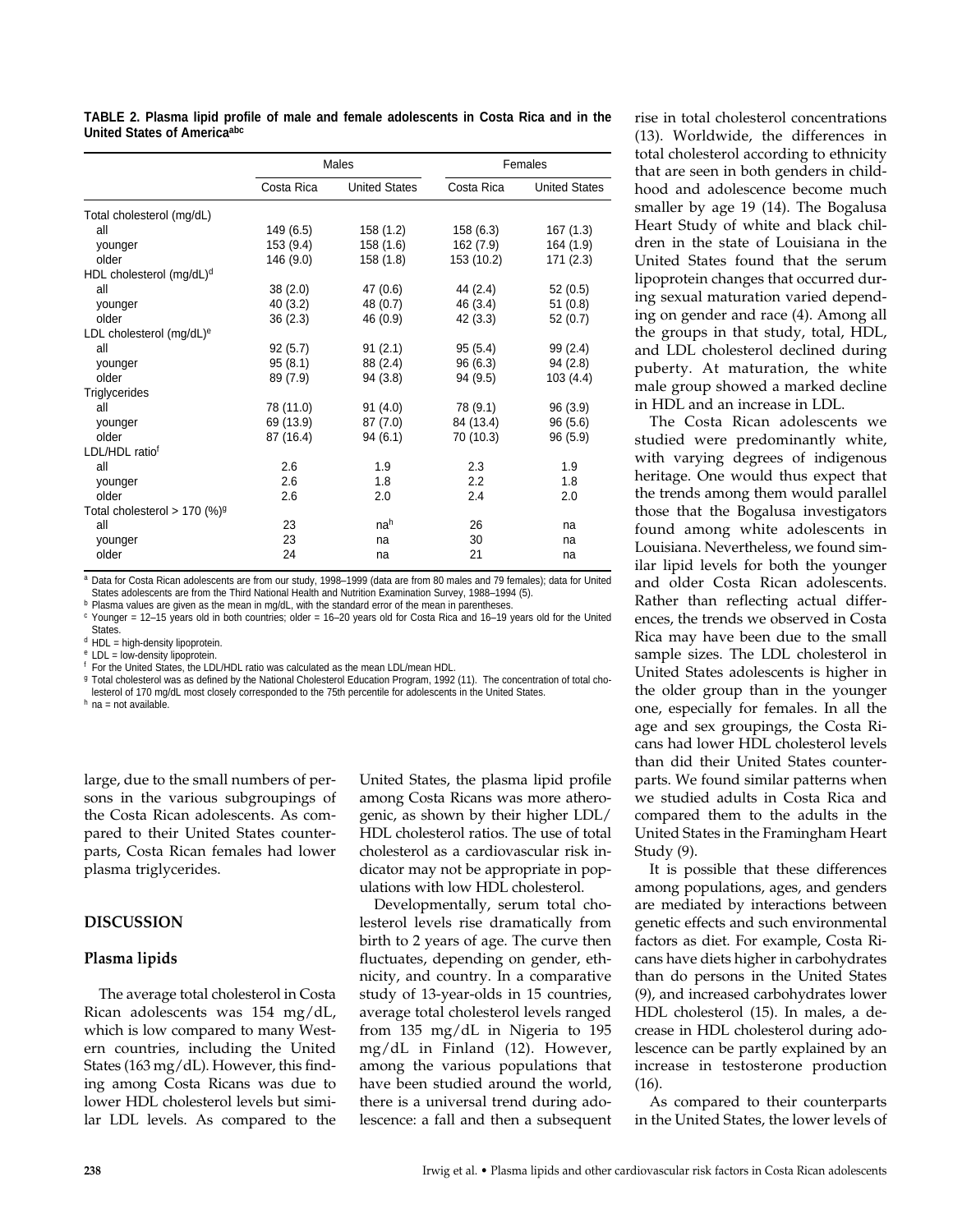total cholesterol for both age groups and genders of the adolescent Costa Ricans we studied are misleading. By our using the borderline-high total cholesterol cut point for the Costa Rican adolescents, we mask some of the risk they face. That is because it is the lower HDL cholesterol that accounts for the lower total cholesterol. The LDL/HDL ratios, on the other hand, show that Costa Ricans have higher ratios in both males and females (2.6 and 2.3) as compared to their United States counterparts (1.9 and 1.9). The LDL/HDL ratio is the variable that most clearly would predict the increased CHD risk for Costa Rican adolescents (17). Thus, our data suggest that adolescents in Costa Rica may be at increased risk of CHD as compared to adolescents in the United States. This situation in Costa Rica is worrisome since it may indicate a trend toward further future increases in CHD in developing countries.

Costa Rican adolescents show patterns of plasma triglycerides similar to those in other countries (14). For males, triglycerides tend to be higher among older adolescents. For females, however, triglycerides are lower among the older group. High triglyceride levels are an independent predictor for heart disease (18). It is interesting to note that Costa Rican adolescent females have lower triglycerides than do United States adolescent females. These findings differ from ones previously reported for Costa Rican adults, who had higher triglycerides levels than adults in the United States (9). The reasons for this pattern are unclear.

## **Anthropometric measurements**

Overweight has become an increasingly common risk factor in modern times. Both adolescents and adults are leading more sedentary lives and exercising less. Obesity among the Louisiana adolescents in the Bogalusa Heart Study has increased over the past few decades, and between 52% and 62% of the persons who had been overweight as adolescents were also overweight 14 years later (19). With

similar total energy intake the average 10-year-old in the Bogalusa research was 3 lb (1.4 kg) heavier in 1988 than in 1973 (20).

In Costa Rica the average BMI for adolescents was very similar to that in the United States (21). Surprisingly, as compared to the United States, an equal percentage of Costa Rican males (15%) were overweight. One would expect that overweight prevalence would be less in a developing country, where there may be greater levels of malnutrition and less of the sedentary activity associated with televisions and computers. For Costa Rican females, 11% were defined as overweight, as compared to 15% in the United States.

Using mean values, Costa Rican adolescent males in our study were very similar in height to United States males. Surprisingly, however, the Costa Rican females were about 4 cm shorter than their United States counterparts. The Costa Rican males weighed on average 4 kg less than United States males. The Costa Rican females weighed on average 5 kg less than United States females (22). These gender differences in relative height suggest cultural gender discrepancies in protein and other nutrient intake during childhood.

Our most intriguing anthropometric data were the skinfold measurements, where we found that the Costa Rican adolescents had more fat deposition than counterparts in Great Britain and in Australia. In comparison to British adolescents measured in 1966 (23), the Costa Rican adolescents we studied had much more fat deposition. At the triceps, the 50th percentiles for British males 12 and 19 years old were 9 mm and 10 mm, respectively. The mean triceps measurement for the Costa Rican males was 14.5 mm. The 50th percentiles for British females 12 and 19 years old were 12 mm and 16 mm, respectively. The mean triceps measurement for the Costa Rican females was 18.7 mm. The subscapular skinfold data for the Costa Ricans yielded the same pattern of larger measurements than were found with their British counterparts. In an Australian study (24), the mean triceps and subscapular skinfolds for males were 9.4 mm and

10.5 mm, respectively. For females, the corresponding measurements were 16.5 mm and 13.7 mm. Possible explanations for the large differences between the mean values found in the various countries may include different measurement techniques used by the researchers, genetic differences among the populations, and an increasing trend towards obesity over the last few decades.

## **Smoking**

Worldwide, smoking prevalence varies greatly depending on multiple factors, including age, gender, culture, and educational level. Our data on the Costa Rican adolescents found smoking prevalence rates of 16% among males and 1% among females. The overall prevalence rate, 9%, was similar to the one found in a previous study of Costa Rican high school students (25). That earlier study found smoking rates of 5% in students 13 to 15 years old, 12% in those 16 to 18 years old, and 20% in those 19 years or older. These rates are lower than ones found in some other Latin American countries, such as the 57% for persons 15 to 19 years old in Peru and the 41% for that same age group in Cuba (26).

## **Blood pressure**

Blood pressure is another CHD risk factor that varies according to age, gender, and country. Among the Costa Rican adolescents we studied, there was little gender difference in diastolic blood pressure, but males had an average systolic blood pressure that was 6 mm Hg higher. Rosner et al. (22) have compiled blood pressure nomograms for United States adolescents based on the combined data from nine large studies. As compared to these United States values, the diastolic blood pressure in Costa Rican males and females was 5–6 mm Hg higher. Males in Costa Rica and the United States had similar systolic blood pressure values, as also did the females. An Australian study of 18-yearolds found similar trends among the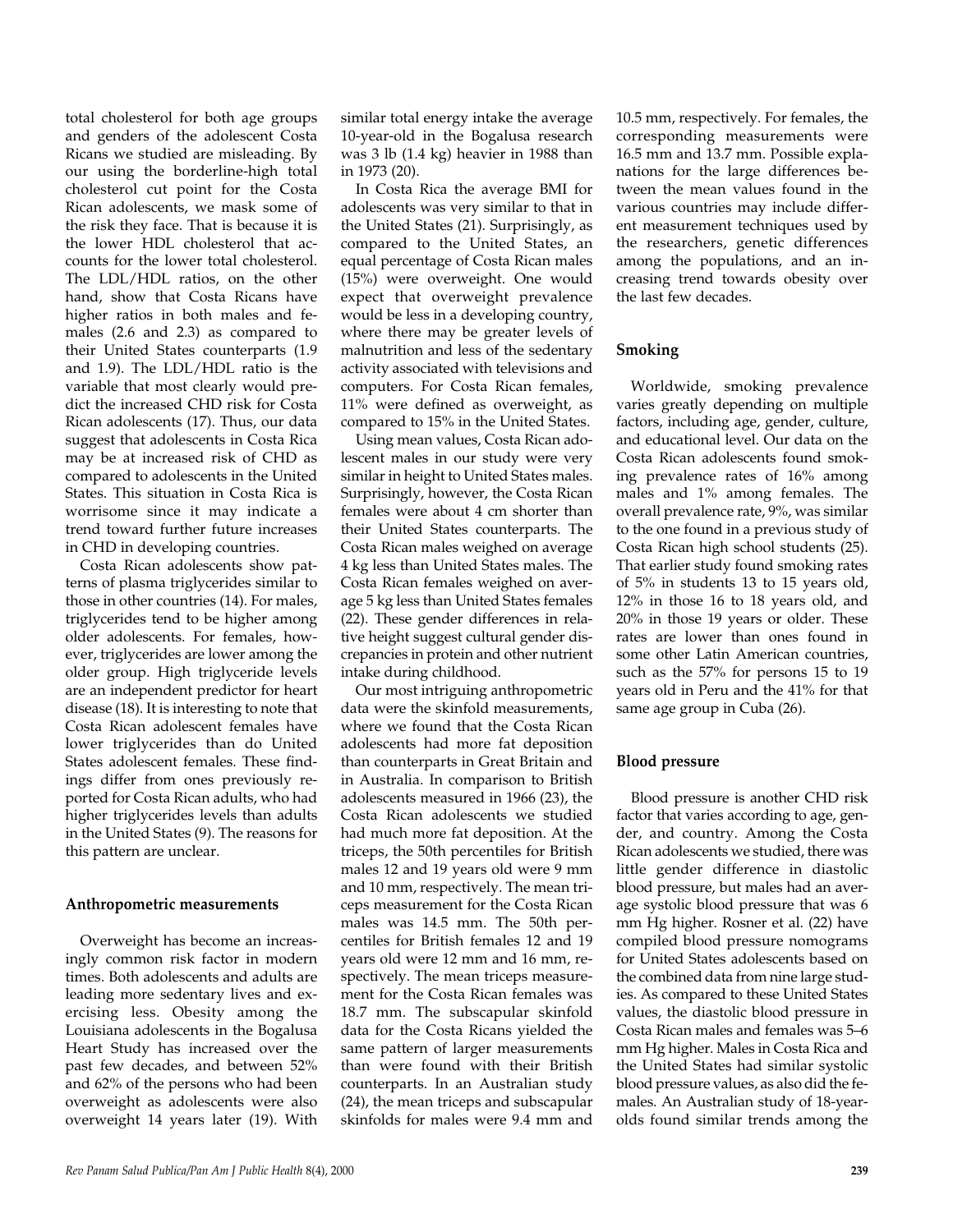genders (24). As compared to the Australian females, the Australian males had a slightly higher mean diastolic pressure (65.4 vs. 63.7) but a noticeably higher systolic pressure (126.7 vs. 112.9).

#### **General comments and conclusion**

This study examined plasma lipids and other cardiovascular risk factors for an adolescent population in Costa Rica and compared this population with a nationally representative United States population studied recently in the Third National Health and Nutrition Examination Survey (5). Both studies measured lipids in laboratories that had been certified by the CDC Lipid Standardization Program. In addition, both studies calculated the LDL cholesterol in the same manner.

Our study had several potential limitations that should be considered. First, our study excluded the lowest socioeconomic segment of Costa Rican society by requiring that study participants have a telephone in the home; 78% of Costa Ricans do have a telephone in the home (our unpublished data). Second, our population of Costa Rican adolescents was not truly representative of all Costa Rican adolescents, due to a family history of MI in half of our subjects. Within our study population we found no statistically significant differences based upon family history of MI, but that may have been due in part to our relatively small sample size. And, we believe that there was less bias with our population than if we had used a school- or university-based sample, which would have been skewed towards the higher socioeconomic strata of Costa Rican adolescents.

Many Costa Rican adolescents in this study had a worrisome cardiovascular risk profile already established. As compared to their United States counterparts, the Costa Ricans had lower total cholesterol levels but could face an increased CHD risk because of their

higher LDL/HDL ratios. Also indicative of these troubling health trends was the prevalence of overweight and smoking that we found among the Costa Ricans. Given this situation in Costa Rica, health care providers and educators there should focus additional health promotion and risk prevention efforts on young people.

**Acknowledgments.** The authors

would like to thank all of the participants and their parents and/or grandparents. In addition, we extend great appreciation to Carlos Hidalgo for transportation to the subjects' homes, and to José Marín Siles and Sucharita Sen for their computer assistance and knowledge. The project was supported by an American Heart Association Medical Research Fellowship provided through Cornell University Medical College, and by research grant HL 49086 from the National Institutes of Health of the United States.

#### **REFERENCES**

- 1. Pan American Health Organization: Health conditions in the Americas, 1994 edition. Washington, D.C.: PAHO; 1994. (Scientific Publication No. 549).
- 2. Pathobiological Determinants of Atherosclerosis in Youth (PDAY) Research Group. Relationship of atherosclerosis in young men to serum lipoprotein cholesterol concentrations and smoking. JAMA 1990;264:3018–3024.
- 3. Hoffmans MDAF, Kromhout D, DeLezenne Coulander C. The impact of body mass index of 78,612 18-year-old Dutch men on 32-year mortality from all causes. J Clin Epidemiol 1988;41:749–756.
- 4. Srinivasan SR, Berenson GS. Childhood lipoprotein profiles and implications for adult coronary artery disease: the Bogalusa Heart Study. Am J Med Sci 1995;310(suppl 1):S62– S67.
- 5. Hickman TB, Briefel RR, Carroll MD, Rifkind BM, Cleeman JI, Maurer KR, et al. Distributions and trends of serum lipid levels among United States children and adolescents ages 4–19 years: data from the Third National Health and Nutrition Examination Survey. Prev Med 1998;27:879–890.
- 6. Campos H, Siles X. Siesta and the risk of coronary heart disease—results from a population-based, case-control study in Costa Rica. Int J Epidemiol 2000;29(3):429–437.
- 7. Campos H, Bailey SM, Gussak LS, Siles X, Ordovas JM, Schaefer EJ. Relations of body habitus, fitness level, and cardiovascular risk factors including lipoproteins and apolipoproteins in a rural and urban Costa Rican population. Arteriosclerosis Thromb 1991;11: 1077–1088.
- 8. Rosner B, Prineas R, Loggie J, Daniels SR. Percentiles for body mass index in U.S. children 5 to 17 years of age. J Pediatr 1998;132: 211–222.
- 9. Campos H, Willett WC, Peterson RM, Siles X, Bailey SM, Wilson PW, et al. Nutrient intake comparisons between Framingham and rural and urban Puriscal, Costa Rica. Arteriosclerosis 1991;11:1089–1099.
- 10. Friedewald WT, Levy RI, Fredrickson DS. Estimation of the concentration of low-density lipoprotein cholesterol in plasma, without use of the preparative ultracentrifuge. Clin Chem 1972;18:499–502.
- 11. American Academy of Pediatrics. National Cholesterol Education Program: report of the expert panel on blood cholesterol levels in children and adolescents. Pediatrics 1992;89(3 Pt 2):525–584.
- 12. Wynder EL, Williams CL, Laakso K, Levenstein M. Screening for risk factors for chronic disease in children from fifteen countries. Prev Med 1981;10:121–132.
- 13. Labarthe DR, O'Brien B, Dunn K. International comparisons of plasma cholesterol and lipoproteins. Ann NY Acad Sci 1991;623: 108–119.
- 14. Brotons C, Ribera A, Perich RM, Abrodos D, Magana P, Pablo S, et al. Worldwide distribution of blood lipids and lipoproteins in childhood and adolescence: a review study. Atherosclerosis 1998;139(1):1–9.
- 15. Mensink RP, Katan MB. Effect of dietary fatty acids on serum lipids and lipoproteins. Arteriosclerosis Thromb 1992;12:911–919.
- 16. Solyom A. Effects of androgens on serum lipids and lipoproteins. Lipids 1972;7:100–105.
- 17. Stampfer MJ, Sacks FM, Salvini S, Willett WC, Hennekens CH. A prospective study of cholesterol, apoproteins, and the risk of myocardial infarction. N Engl J Med 1991;325: 373–381.
- 18. Austin MA, Hokanson JE, Edwards KL. Hypertriglyceridemia as a cardiovascular risk factor. Am J Cardiol 1998;81:7B–12B.
- 19. Srinivasan SR, Bao W, Wattigney WA, Berenson GS. Adolescent overweight is associated with adult overweight and related multiple cardiovascular risk factors: the Bogalusa Heart Study. Metabolism 1996;45:235–240.
- 20. Nicklas TA. Dietary studies of children: the Bogalusa Heart Study experience. J Am Diet Assoc 1995;95:1127–1133.